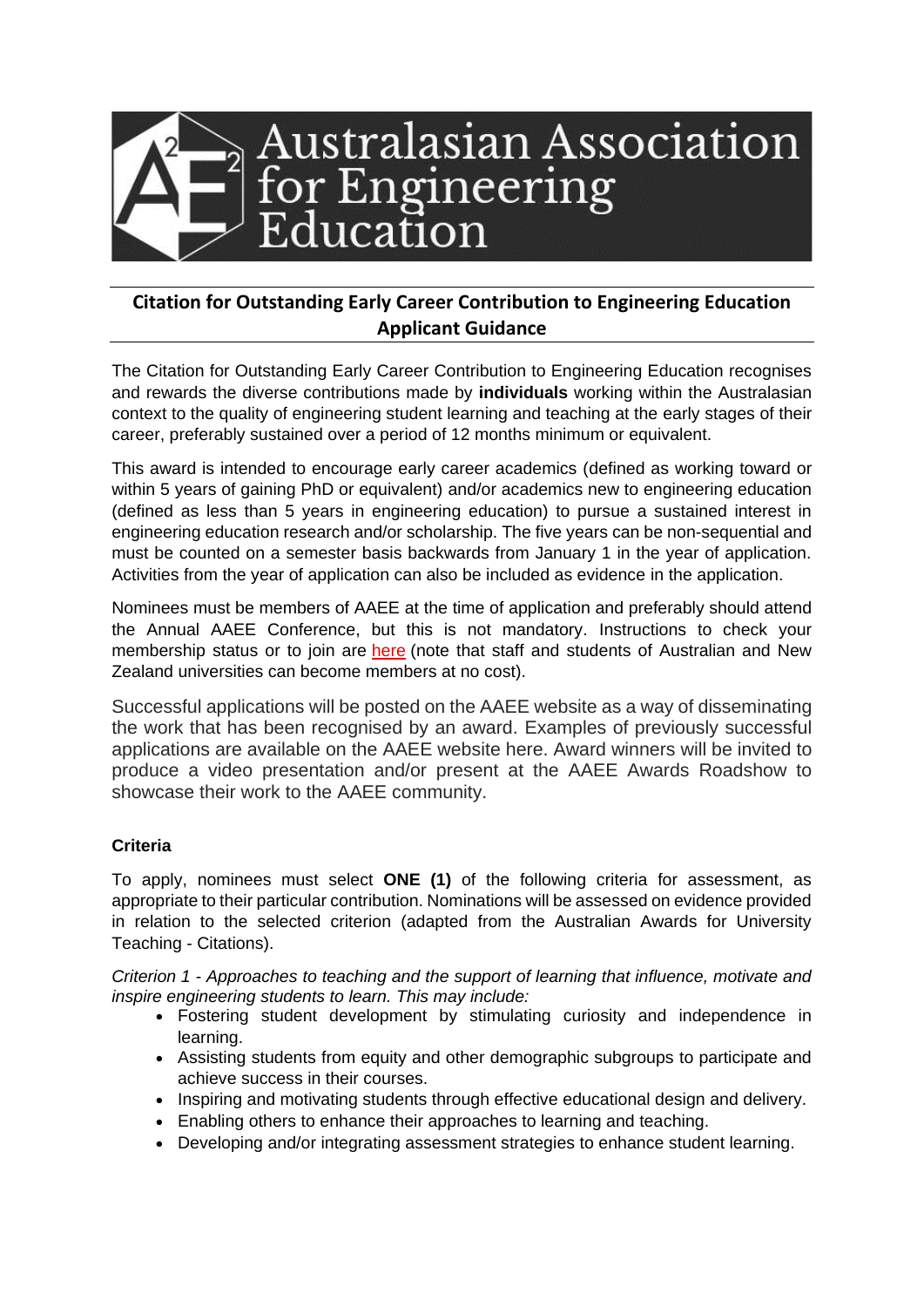*Criterion 2 - Development of engineering curricula, resources or services that reflect a command of the field. This may include:*

- Developing and presenting coherent and imaginative resources for student learning.
- Implementing research-led approaches to learning and teaching.
- Demonstrating up-to-date knowledge of the field of study in the design of the curriculum and the creation of resources for learning.
- Providing support to those involved in the development of curricula and resources.
- Contributing professional expertise to enhance curriculum or resources.

*Criterion 3 - Evaluation practices that bring about improvements in engineering teaching and learning. Evaluation comprises making judgements about the quality of programs and activities that are part of the academic, cultural and social experience of higher education. This may include:*

- Showing advanced skills in evaluation and reflective practice.
- Using a variety of evaluation strategies to bring about change.
- Adapting evaluation methods to different contexts and diverse student needs and learning styles.
- Contributing professional expertise to the field of evaluation in order to improve program design and delivery.
- Dissemination and embedding of good practice identified through evaluation.

*Criterion 4 – Innovation or leadership that has influenced and enhanced engineering learning and teaching and/or the engineering student experience. This may include:*

- Innovations in service and support for students
- Innovations in coordination, management and leadership of courses and the student learning experience.
- Demonstrating leadership through activities that have broad influence on the profession.
- Providing innovative learning and teaching for different contexts, including technology enhanced environments, for large and small class sizes and/or to meet the needs of a diverse student cohort.
- Influencing the overall academic, social and cultural experience of higher education.

*Criterion 5 - Engineering education research/scholarship of learning and teaching, that has contributed to student learning, the engineering education community, and the research literature. This may include:*

- Evidence of novel contributions to the research literature based on sound research design
- Quality of research processes, analysis, and publication
- Relevance of this research to student learning and the broader engineering education community
- Impact on student learning, the broader engineering education community, and the research literature
- Dissemination within the AAEE community, and beyond
- Research collaborations beyond discipline, institutional, or national boundaries
- Enabling others to enhance their approaches to engineering education research
- Using research to bring about educational change